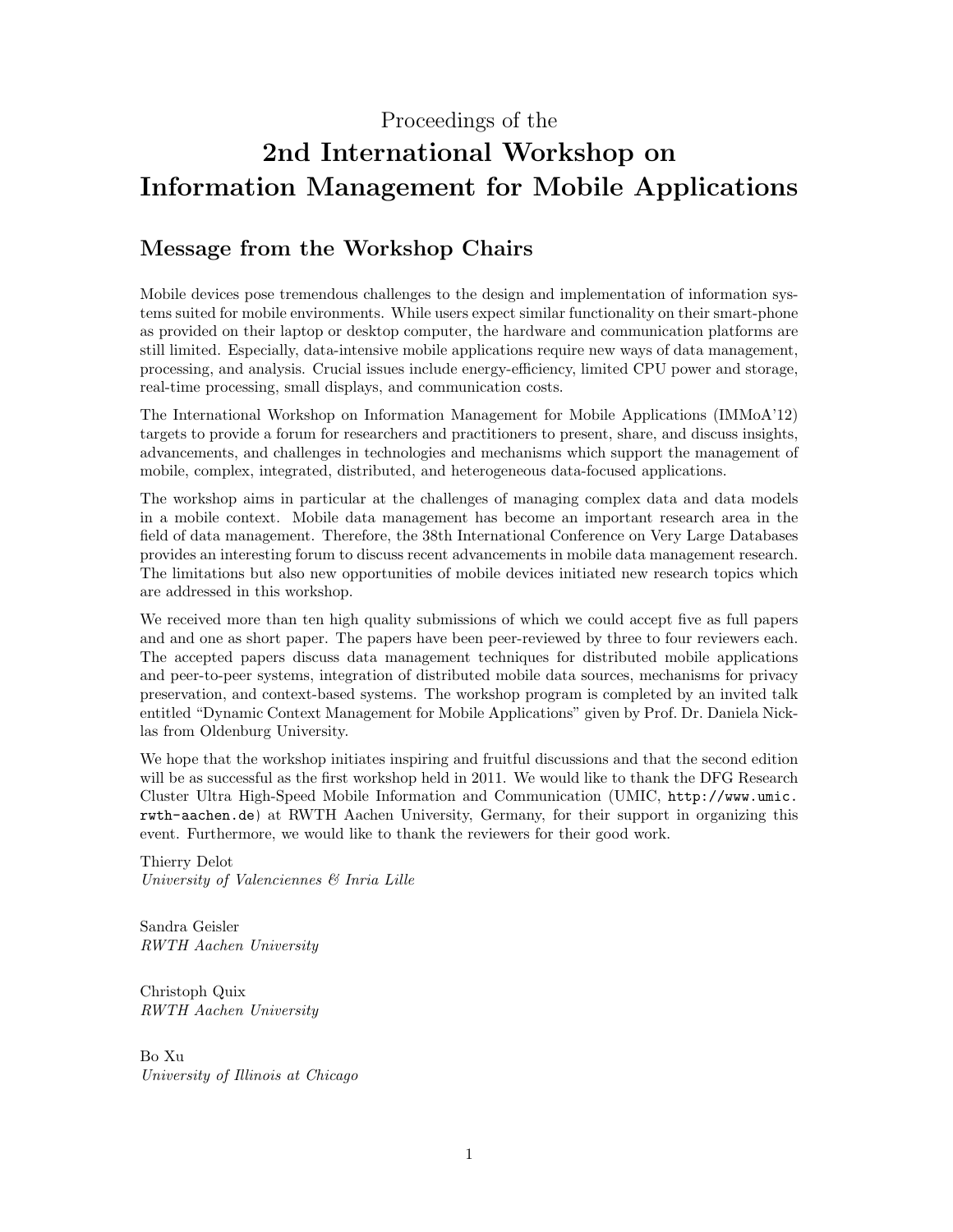# Workshop Chairs and Program Committee

# Workshop Chairs

- Thierry Delot, Dept. of Computer Science, University of Valenciennes & Inria Lille, France
- Sandra Geisler, Information Systems, RWTH Aachen University, Germany
- Christoph Quix, Information Systems, RWTH Aachen University, Germany
- Bo Xu, Department of Computer Science, University of Illinois at Chicago

### Program Committee

| Yuan An, Drexel University, USA                 |                                                   |
|-------------------------------------------------|---------------------------------------------------|
|                                                 | Jochen Meyer, OFFIS, Germany                      |
| Ying Cai, Iowa State University, USA            | Nathalie Mitton, INRIA Lille, France              |
| Xin Chen, NavTeq, USA                           | Xinzheng Niu, University of Electronic Science    |
|                                                 | and Technology of China, China                    |
| Hyung-Ju Cho, Ajou University, Korea            | Aris Ouksel, University of Illinois at Chicago,   |
|                                                 | USA                                               |
| Christine Collet, Grenoble INP, France          | Claudia Plant, Florida State University, USA      |
| Bruno Defude, Télécom & Management Sud-         | Sèdes,<br>University Paul<br>Florence<br>Sabatier |
| Paris, France                                   | Toulouse, France                                  |
| Marwan Hassani, RWTH Aachen University,         |                                                   |
| Germany                                         | David Taniar, Monash University, Australia        |
| Hideki Hayashi, Hitachi Central Research Lab-   | Masaaki Tanizaki, Hitachi Central Research        |
| oratory, Japan                                  | Laboratory, Japan                                 |
| Sergio Ilarri, University of Zaragoza, Spain    | Goce Trajcevski, Northwestern University, USA     |
| David Kensche, Thinking Networks AG, Ger-       | Upkar Varshney, Georgia State University, USA     |
|                                                 |                                                   |
| many                                            |                                                   |
| Xiangyang Li, Illinois Institute of Technology, | Jari Veijalainen, University of Jyväskylä, Fin-   |
| <b>USA</b>                                      | land                                              |
| Andreas Lorenz, Deutsche Telekom AG, Ger-       | Ouri Wolfson, University of Illinois at Chicago,  |
| many                                            | <b>USA</b>                                        |
| University of Illinois at<br>Lundquist,<br>Doug | José-Luis Zechinelli-Martini, Universidad de Las  |
| Chicago, USA                                    | Americas Puebla, Mexico                           |
| Sanjay Madria, Missouri University of Science   | Xianggang Zhang, University of Electronic Sci-    |